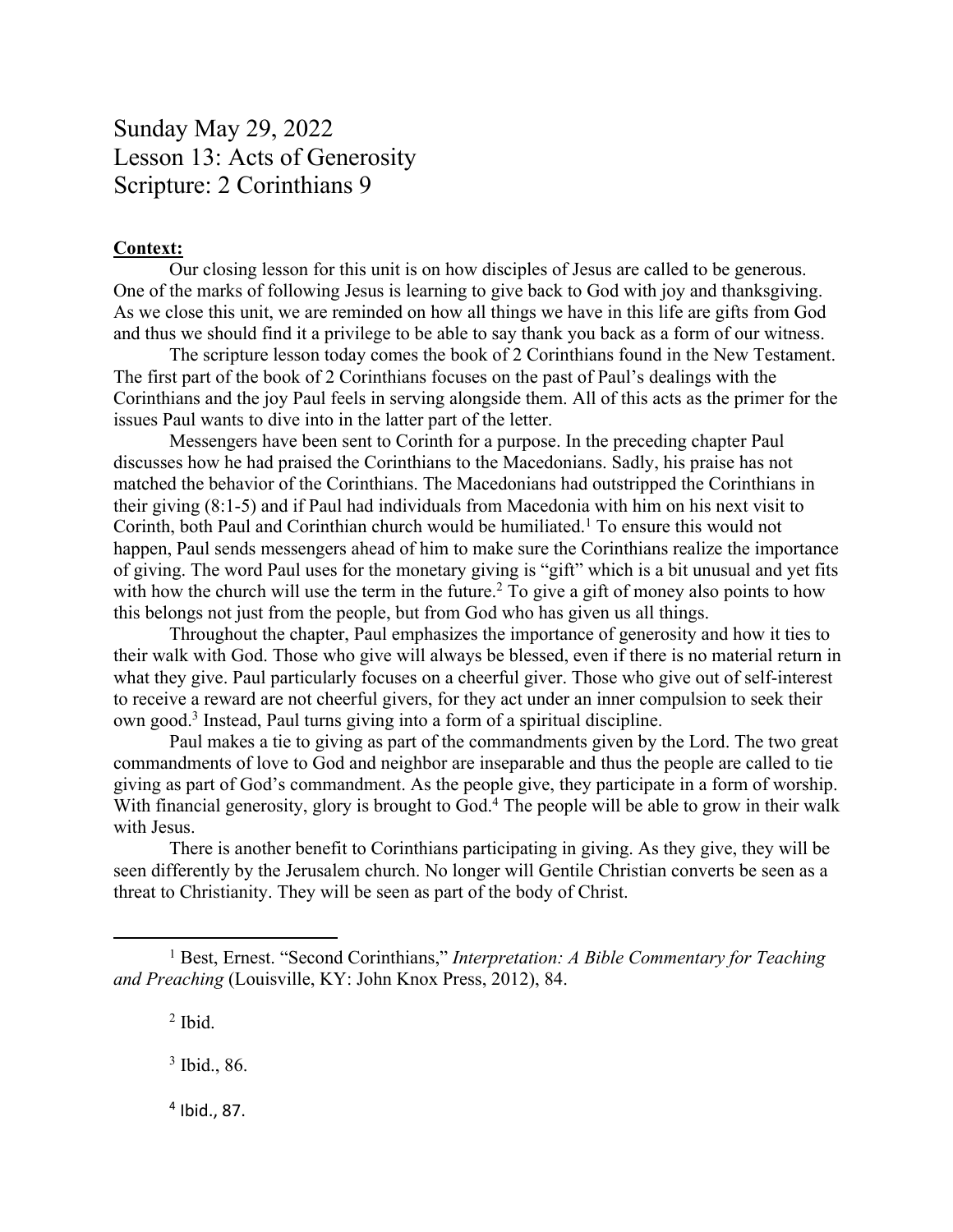## **Application**

If you take any spiritual gifts inventory, you will discover generosity is one of the gifts a person can possess. My experience with people who possess this gift is they are not only generous with their resources as they are also generous with their praise, their time, and their energy. Generosity is not just tied to money; it can also be tied to the life we lead.

Yet as Paul makes the case, generosity is not just tied to being a spiritual gift. Generosity is also tied with the way we order our lives together as Christians. When we practice generosity, we are acknowledging the abundance of gifts we possess to share with God and those around us. We are saying yes to the possibilities of ministry and an opportunity to give beyond something solely benefitting ourselves.

Before any of us can protest about when and why to give, I imagine all of us to go and sit in our main place of worship. Look around you at the wall, the windows, the furniture, and everything in the space. Did these things just appear out of nowhere? No. All of these things came because the people of God before us felt moved and stirred to give so we might have sacred places to come and worship.

Generosity, if wanting a basis for what it does for the here and now, is something which gives to those who come after us in the Christian faith. As we give to the church, we are establishing something not just our biological descendants, but for our spiritual descendants as well. All of us in this life have been given something because someone before us sought to give what they possessed for the glory of God's kingdom.

As we read of Paul's words to the church in Corinth, we are invited to do some soul searching about our own generosity. Do we give to the church because we know financial offering might mean a place on the Trustees or SPRC? Or do we give so we might have the opportunity to have our named attached to something so people can know we gave?

There is nothing wrong for wanting to sit on a committee or giving something in memorial or honor of someone. Where it becomes slippery is when we think the generosity can be regulated to benefit us and we can receive what we think we want or need. It begins to fall out of the realm of generosity to being more of a paid contract.

For Paul, generosity is a discipline which will help people feel more connected to God and to one another. As people give, they grow in their walk with Christ and contribute to the body of Christ in ways they never could have imagined. They become transformed as new creations in Christ.

Generosity is very much a discipline we are called to practice today. We know of the importance of tithing and how it helps us to be connected to God and to our church. Yet we also hear in today's scripture what generosity does in our walk with the Lord. As we give, we become more appreciative and feel more joy. We become more thankful for what we have in this life and can see all the beautiful ways God is at work around us. Generosity transforms us to be part of God's healing agents in a world focused on selfishness and greed.

The beautiful thing with generosity is we can practice it in all sorts of ways. We can give financially and see how our dollars can transform the places we live. We can give of ourselves spiritually and see how the use of our spiritual gifts benefits those around us. We can give of our time and energy and see the fruit of being generous as we become more committed and attuned to those around us. Generosity can be a way we draw closer in our walk with Jesus and become faithful disciples ready for the future ahead of us.